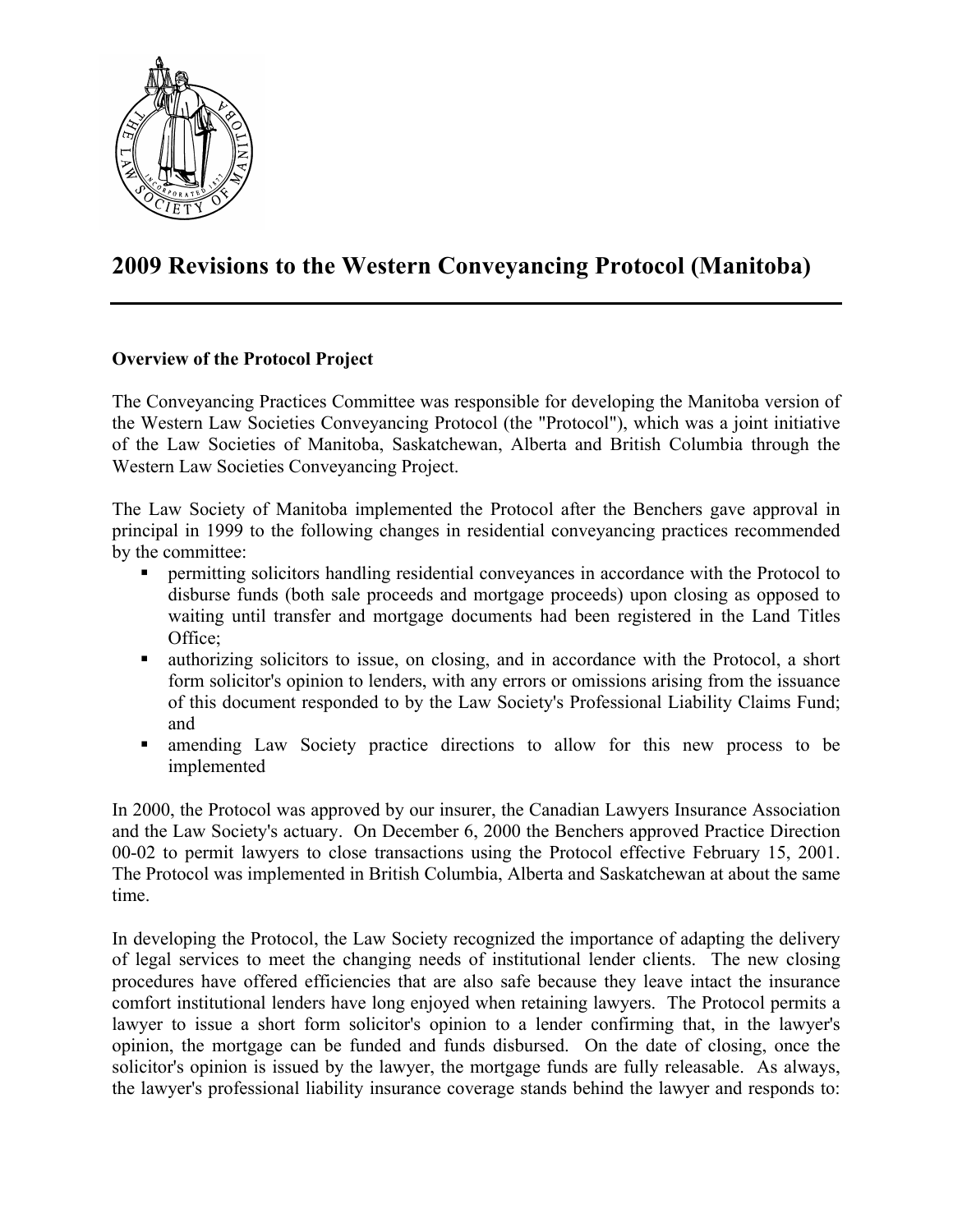(i) any claims resulting from a loss to a purchaser due to an intervening registration which impairs the purchaser's title; and (ii) any claims resulting from a loss to a lender due either to an intervening registration that takes priority over the mortgage or to defects in matters of survey. The lawyer is still obligated to discuss with purchasers the importance of obtaining a building location certificate and zoning memorandum.

Soon after its implementation, the Protocol was adopted by most credit unions in Manitoba. Acceptance of the Protocol by the banks, however, took several years. Currently, the five major banks and most credit unions permit lawyers to close using the Protocol. But while the Protocol has been accepted and is used by most lawyers outside the City of Winnipeg, there has been resistance to its use within the City. This may be because it took the banks so long to accept the Protocol or simply due to inertia on the part of Winnipeg lawyers – it seems easier to do things the old way. In response, in late 2007, the Conveyancing Practices Committee struck a subcommittee for the purpose of reviewing the Protocol and recommending appropriate revisions that could improve its efficacy and facilitate its wider use by Manitoba practitioners and lenders.

With this memo is a revised version of the Protocol which highlights the results of that subcommittee's deliberations. On January 21, 2009, those recommendations were presented to the Conveyancing Practices Committee and approved by it.

# **Overview of the Protocol Revisions:**

# 1. Deletion of the Power of Attorney Requirement

Formerly, the Protocol required the Lawyer to obtain the client's power of attorney, empowering the lawyer to correct defects in the document which would otherwise cause its rejection by the Land Titles Office. The approved power of attorney was either the short form Limited Power of Attorney, or the longer form enduring Power of Attorney as prescribed by *The Powers of Attorney Act (Manitoba)*.

The revised Protocol dispenses with the requirement to obtain the client's express power of attorney. On general principles of agency law, the lawyer has the client's implied authority to conduct the transaction in which the lawyer has been retained and to do all things incidental to that retainer. The current Corrections Policy of the Land Titles Office recognizes that implied authority, and allows the lawyer, as agent for the client, to correct the vast majority of document defects by way of correction letter.

There will be several benefits to making this change:

The requirement to obtain the client's formal power of attorney, with its various execution formalities, has apparently been an impediment to the use of the Protocol for many Manitoba practitioners. By eliminating the power of attorney requirement, the lawyer's job is simplified: there is one fewer document to be prepared, explained to the client, and executed. As importantly, the cumbersome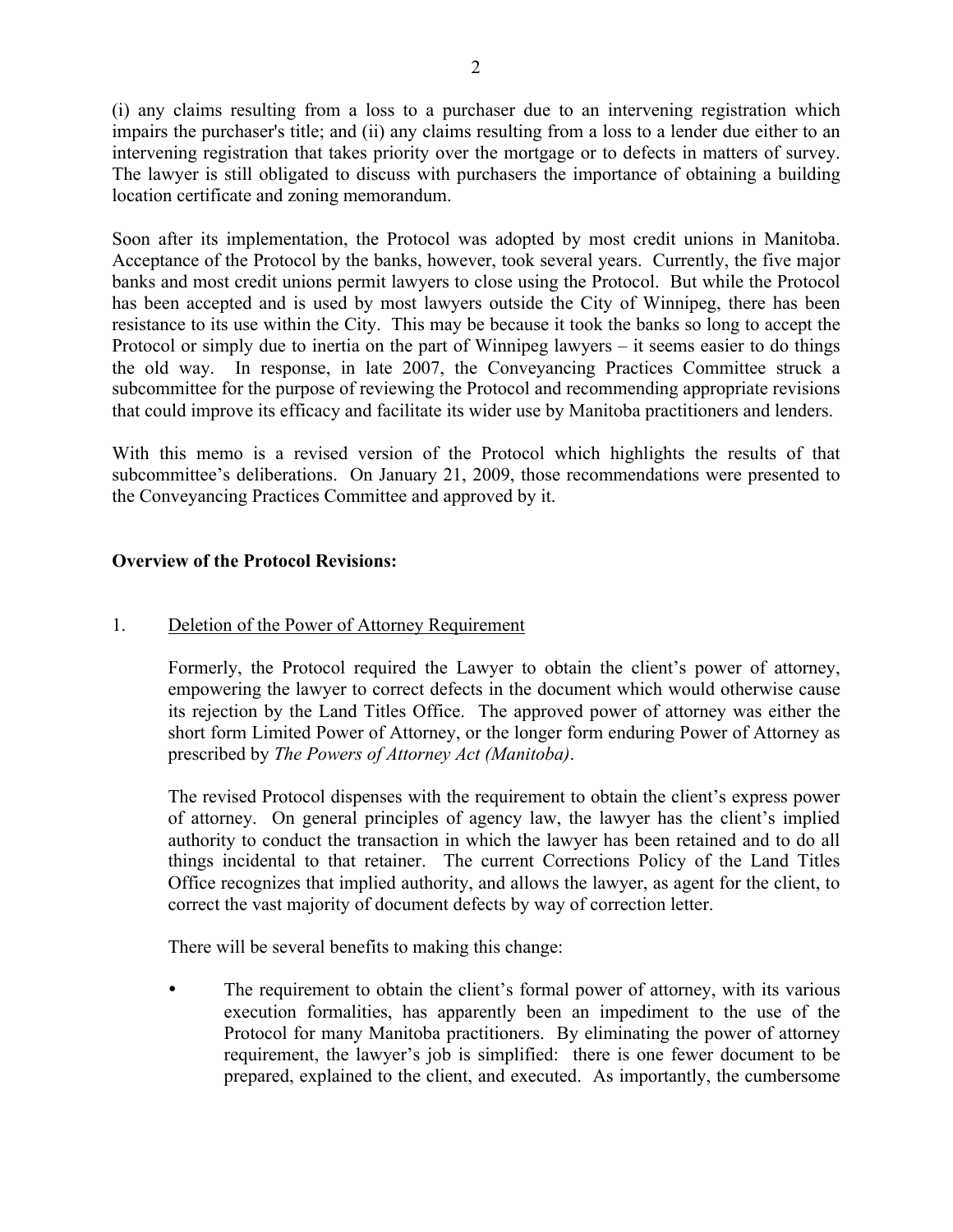requirement to have execution of the power of attorney witnessed by a third party notary public or commissioner for oaths is eliminated.

• Elimination of the power of attorney also removes the risk, or perception of risk, of the power of attorney instrument becoming a fraud tool at some future point.

Notwithstanding that neither the Saskatchewan nor Alberta Law Societies require lawyers to obtain any evidence of the client's authority under their counterparts of the Protocol, the Subcommittee concluded that the continued requirement of at least the client's acknowledgement of the lawyer's authority, is valuable and important. As indicated, lawyers have the implied authority to act on their client's behalf and to bind them to document alterations. However, there are advantages to underpinning the lawyer's implied or ostensible authority with written evidence of that authority, since some lawyers are uncomfortable making changes to their client's executed documents under the current LTO Corrections Policy, without that actual, written authority.

The revised Protocol requires that a statement be added to the prescribed Declaration as to Possession, phrased not as the conferring of a power of attorney but as acknowledgement of the existing agency and authority that the lawyer has under the retainer. The new paragraph 5 of the Declaration as to Possession is as follows:

*"My lawyers, \_\_\_\_\_\_\_\_\_\_\_\_\_\_\_\_\_\_, have my full authority to do all things required to complete this transaction, including the making of any necessary amendments to correct any document signed by me which is to be registered in the Land Titles Office."*

By including the acknowledgment statement in the Declaration:

- i) lawyers will be called on to explain to clients the possible need to correct document defects, and thereby address the concerns of those clients who might be uncomfortable with their lawyers' agency or who misunderstand the nature of lawyers' irrevocable undertakings in the closing process;
- ii) there would be written evidence of the lawyer's authority, available to be shown to the LTO, the Court, the client, or others, if later required;
- iii) cautious lawyers may have increased confidence in their authority to make corrections to executed documents.

The effect of dispensing with the power of attorney has been discussed in detail with Manitoba Land Titles Office officials. Under its current Corrections Policy, the LTO has been prepared to rely on the ostensible authority of lawyers to correct their client's documents in almost every circumstance. However, there are a number of instances where the lawyer cannot fix document defects without the client's express power of attorney, the most significant being the giving of *The Homesteads Act* evidence or consent, whether by the maker of the instrument or the maker's spouse. The lack of *Homesteads Act* evidence continues to be a frequent cause of rejections by the Land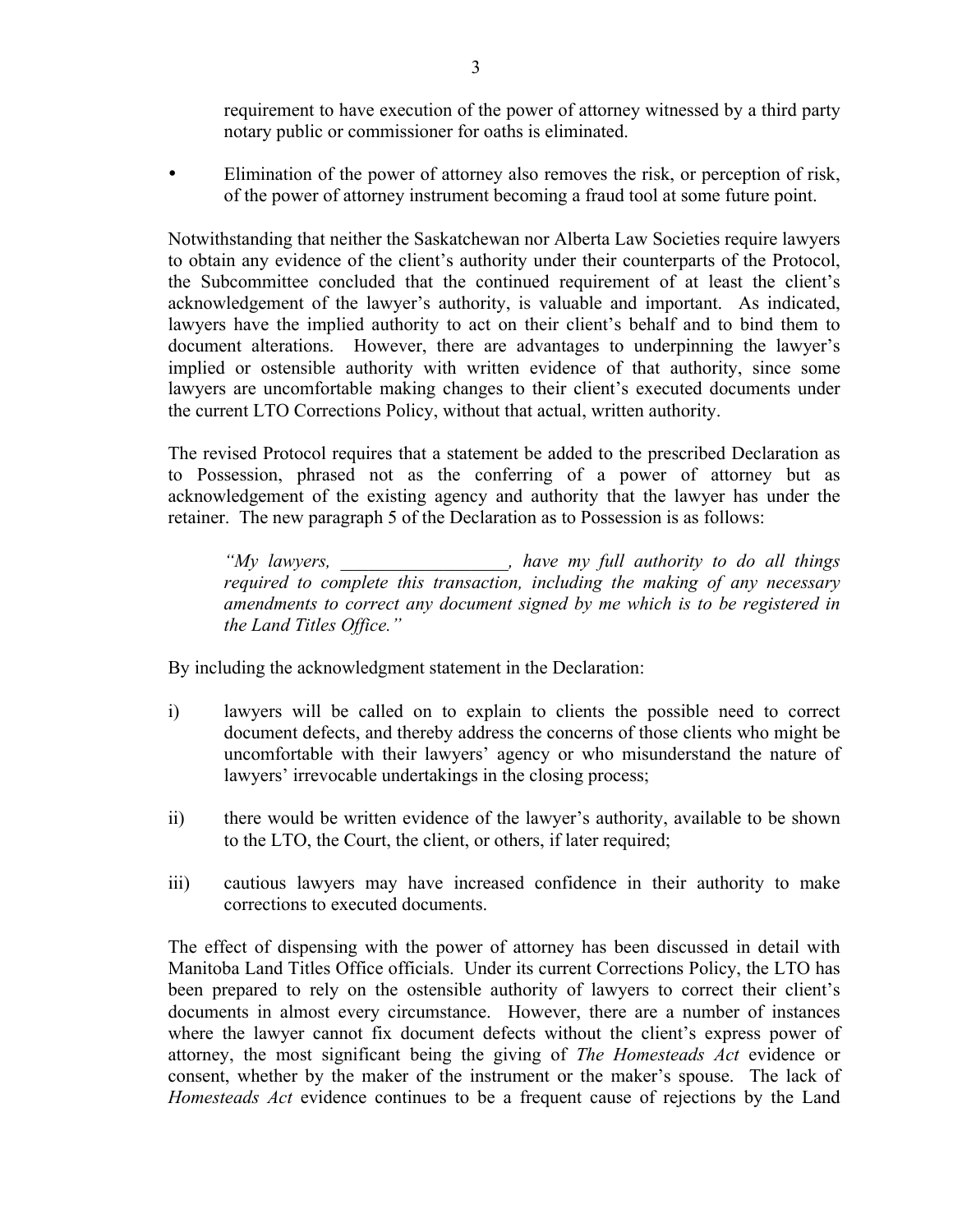Titles Office. By virtue of Section 72(2) of *The Real Property Act*, it is impossible to craft an effective "power of attorney", whether as a statement to be inserted in the Transfer or the Mortgage or as a separate instrument, unless it is to be witnessed by someone other than the named attorney. The prevailing view is that it is simply too cumbersome either to have another qualified witness on hand for every execution or to explain to the client why some other lawyer or staff person is to be given this unusual authority.

The solution to this dilemma also lies in the Declaration as to Possession. One of the required subjects to be included in the Schedule V Sample Declaration as to Possession is *The Homesteads Act* evidence set out in paragraph 2; in 2004, when the common-law partners amendments were introduced, that paragraph was expanded to show the various alternative forms of *Homesteads Act* evidence that might be applicable. When acting for a vendor, purchaser/mortgagor, or a mortgagor/mortgagee on a refinancing, it is a requirement under the Protocol that the client's Declaration as to Possession be obtained. The Declaration satisfies the requirements of Section 5(1) of *The Homesteads Act*, which allows proof of marital and homestead status to be made by statutory declaration.

The Land Titles Office has confirmed that, where *The Homesteads Act* evidence is omitted from Box 7 of the Transfer or the Mortgage, that defect can be corrected by the lawyer producing and attaching to the Transfer or Mortgage the original Declaration as to Possession, containing the party's own homestead evidence. In doing so, the lawyeragent would not be purporting to give the evidence on behalf of the client-principal, but would simply be tendering the party's own evidence and arranging to have it incorporated into the instrument.

To implement this change, two minor revisions to the Protocol have been made:

- i) The lawyer will need to keep on hand a registrable original of the Declaration. It is now a requirement to get two copies of the Declaration signed, and to have the document executed in compliance with Section 72 of *The Real Property Act* (that is, if execution of the document is not being witnessed by a lawyer or other Notary Public, then a Commissioner for Oaths must witness the Declaration and provide the required form of Affidavit of Subscribing Witness).
- ii) The declaration identifying the spouse or common-law partner with homestead rights has been expanded to link that spouse or common-law partner with the person who is consenting to the disposition in the Land Titles document. This additional phrase is part of the evidence required by *The Homesteads Act*.

The implied authority of lawyers, coupled with the client's *The Homesteads Act* evidence in the Declaration as to Possession, will enable lawyers to correct substantially all defects in the Transfers and Mortgages submitted for registration under the Protocol.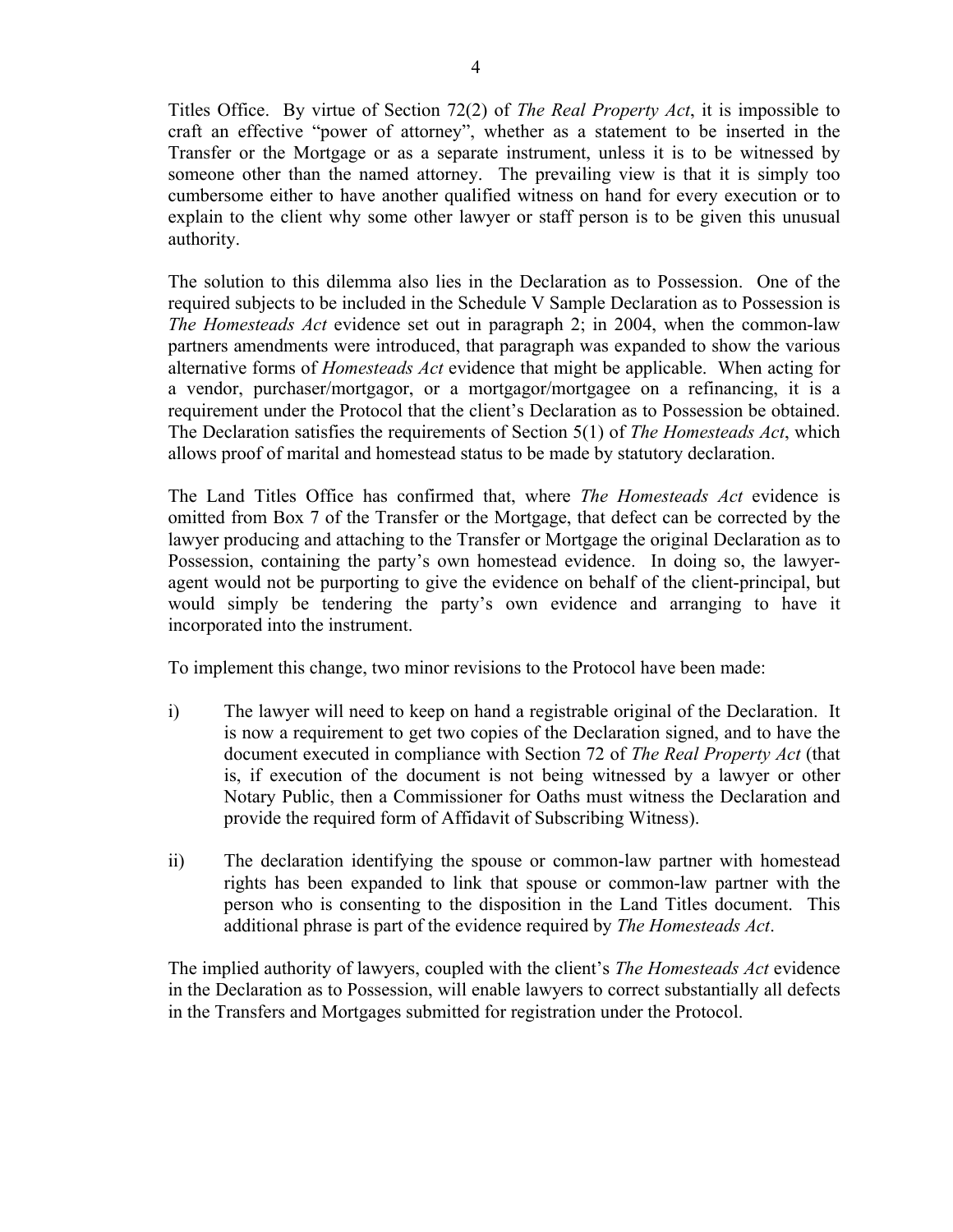#### 2. Dealing with the Vendor's Final Water Account

As a result of recent changes implemented by the City of Winnipeg, most practitioners have developed new practices and trust conditions to deal with payment of the final water account. Complications have arisen from the fact that:

- i) in the name of compliance with privacy laws, the City will give little or no information to the purchaser's lawyer as to the status of the vendor's water account before closing; and
- ii) where the vendor has not, in recent past, submitted an actual water meter reading to the City, water account billings have been issued on the basis of an estimate. In some instances, particularly when there has been excessive water consumption (for example, when there has been a leak in the water line or a "grow-op" on the premises), actual water consumption may have exceeded that estimate very significantly. In the result, when the purchaser submits an actual meter reading after closing, the City may issue a final water account which far exceeds the funds which the vendor's lawyer has on hand to attend to its payment. Final water accounts of \$10,000.00 have been known to issue in such circumstances. There is presently no limit on the purchaser's liability for the vendor's unpaid water account.

One of the fundamental premises of the Protocol is that the sale proceeds are to be disbursed immediately after closing. To preserve that Protocol feature as much as possible, while protecting the purchaser against liability which is properly that of the vendor under the Offer to Purchase, the Protocol has been revised to prescribe the following:

- a) The vendor's lawyer is to confirm that an actual reading of the vendor's water meter has been submitted to the Municipality in the preceding month. It is recommended that the vendor be instructed bring the final water meter reading information to the lawyer when they meet to execute closing documents, and that that information be inserted and sworn in the Declaration as to Possession. If the last reading occurred more than one month previously, arrangements are then to be made to have the actual water meter reading submitted to the Municipality and to have the account for any excess water consumption issued and paid on or before the closing. This step will eliminate most of the risk of a "surprise" final water account due to estimated billings over a long interval.
- b) Responsibility to conduct the final water meter reading and to attend to payment of the final water account remains with the vendor and the vendor's lawyer. The Protocol does not mandate the hold-back of sale proceeds pending determination and payment of the final account, but rather it leaves with the vendor's lawyer the discretion to make whatever arrangements with the vendor-client may be appropriate in the circumstances. In some cases (for example, where the title is heavily encumbered or the property is tenanted), the prudent solicitor might hold back some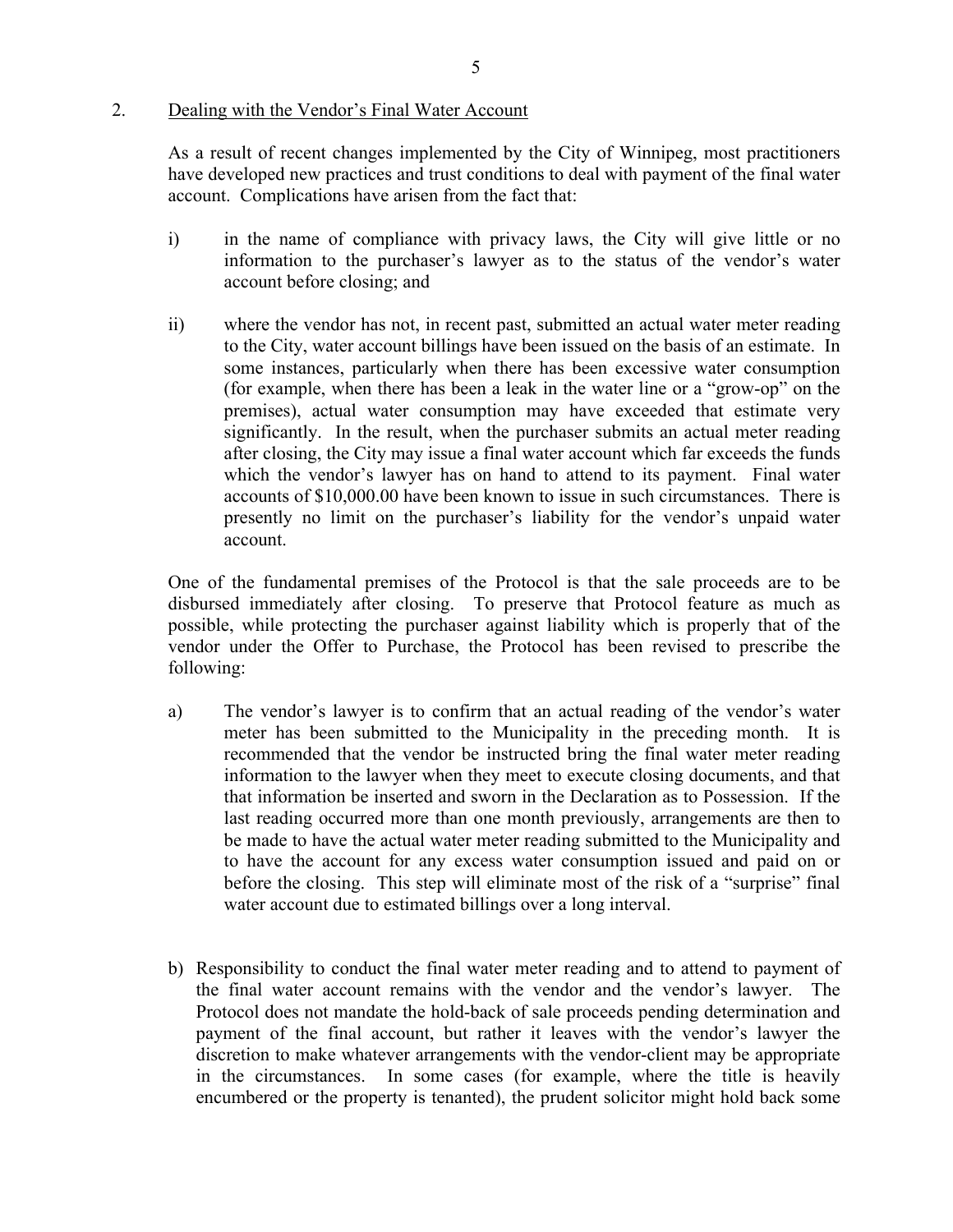or all of the sale proceeds, pending receipt of confirmation from the City that the final account has been paid. More often than not, though, the solicitor would simply rely on the client's undertaking to pay the final account when it receives it from the City, reasonably believing that final account will be the nominal (and not "lienable") amount covering only the few days or weeks up to the Closing.

(c) To reassure the cautious lawyer who might otherwise not be willing to release any funds in the face of even this small risk of personal liability, the Claims Fund has agreed to reduce the deductible from the usual \$5,000.00 amount to \$1,000.00 for claims arising out of unpaid water accounts under the Protocol.

The revised trust condition for dealing with the water account, then, is simply this:

*"[T]he Vendor's Lawyer will forthwith ensure payment of the final water account (if same represents a lienable amount), such account being based on a final actual reading taken on or about the Closing date."*

Note that the vendor's lawyer's liability to ensure payment of the water account is not limited to the extent of the sale proceeds remaining on hand after payment of the vendor's mortgage and realty taxes. The municipal water account lien is to be dealt with in the same manner as any other title encumbrance: it falls to the vendor's lawyer, with the client, to be prepared to discharge that liability in full, as they proceed into the closing.

## 3. Verification of the Client's Identity

In 2000 when the Protocol was originally drafted, the extent of the lawyer's obligation to verify the client's identity was unclear. At the time, there was no direct Manitoba authority that required the lawyer to examine the client's identification documents. Now though, there are a number of sources of specific rules, dictating the steps required to be taken by a lawyer to verify the identity of the client. The Law Society of Manitoba, along with its counterparts in other jurisdictions, has recently adopted the Federation of Law Societies' Rules on Client Identification and Verification. Federally-regulated financial institutions are subject to their own specific rules for verifying customer identity on the opening of new bank accounts, and those ID-verification obligations are routinely incorporated into the mortgagees' Instructions to Solicitors.

This is an emerging area of law, and the standard of care will no doubt continue to evolve. In any case, "know your client" will remain a basic tenet of fraud avoidance. With its advantage of allowing vendors immediate access to sale proceeds, the Protocol will be a tempting tool for the potential fraudster. Paragraphs  $D.4(c)$  and  $E.3(c)$  of the revised Protocol reflect the fact that the lawyer's due diligence obligations include verification of the identity of the client.